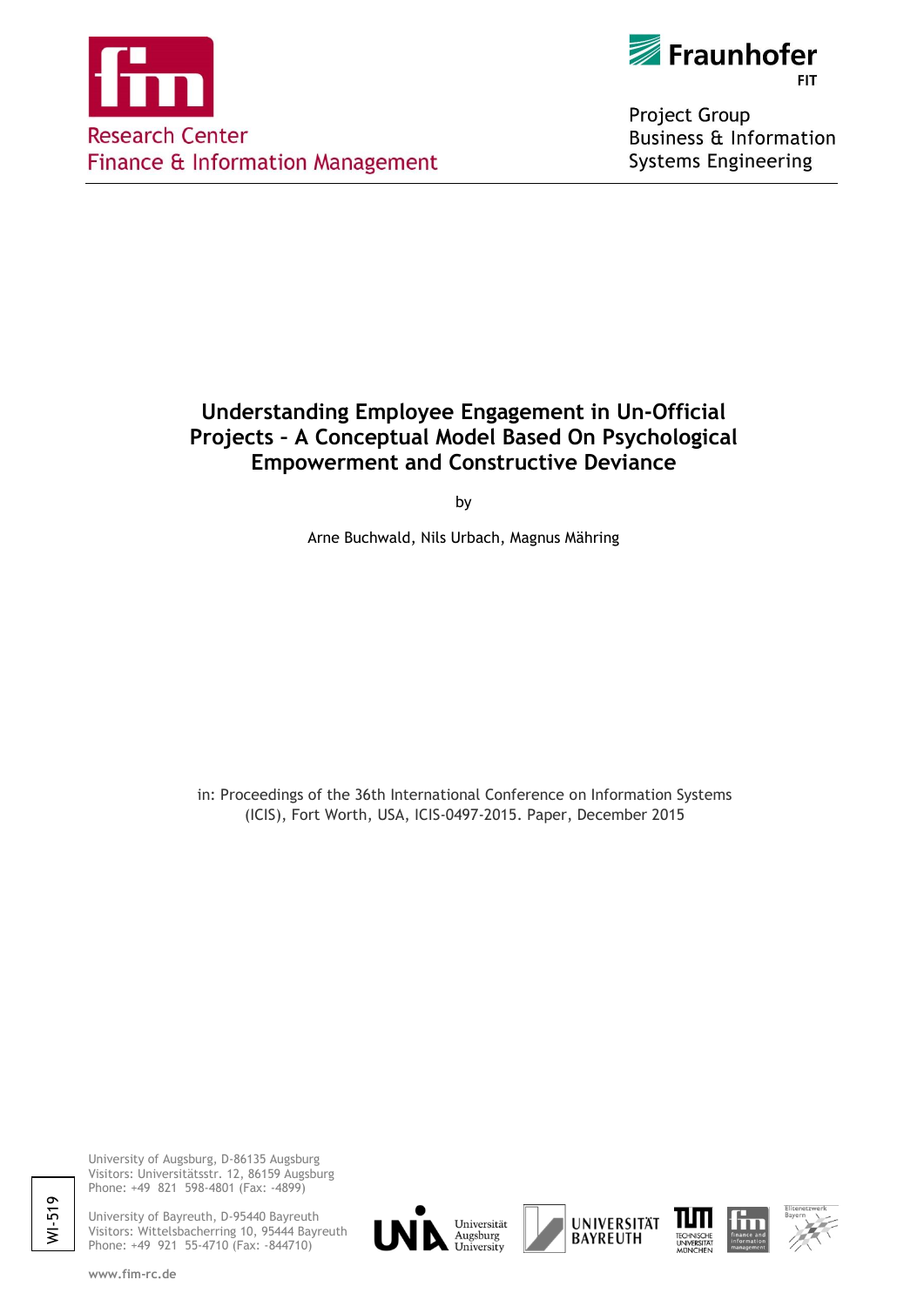# **Understanding Employee Engagement in Un-Official Projects – A Conceptual Model Based on Psychological Empowerment and Constructive Deviance**

*Research-in-Progress*

**Arne Buchwald** University of Bayreuth Universitätsstraße 30 95447 Bayreuth GERMANY arne.buchwald@uni-bayreuth.de

**Nils Urbach** University of Bayreuth Universitätsstraße 30 95447 Bayreuth GERMANY nils.urbach@uni-bayreuth.de

## **Magnus Mähring**

Stockholm School of Economics P.O Box 6501 SE-113 83 Stockholm SWEDEN magnus.mahring@hhs.se

## **Abstract**

*Un-official projects resulting from unsanctioned, bottom-up employee initiatives is a phenomenon that can cause serious resource planning problems in IT project portfolio management, such as when resources thought to be available have actually been spent on projects conducted under the radar. At the same time, such project may also give rise to innovative ideas, solutions and software of potentially great benefit to organizations. Previous research has begun to acknowledge and highlight the innovative potential in bottom-up un-official activities, but little is known about why individual professionals engage in un-official projects. We draw on psychological empowerment and constructive deviance theory to explain such engagement, identifying factors fostering empowerment as well as factors moderating whether empowerment translates into unofficial project activities. Our conceptual model contributes to the theoretical discourse on un-official projects and equips practitioners with knowledge that can help them balance the propensity of individuals to engage in un-official activities.*

**Keywords:** Un-official projects, bottom-up projects, psychological empowerment, deviance theory, constructive workplace behavior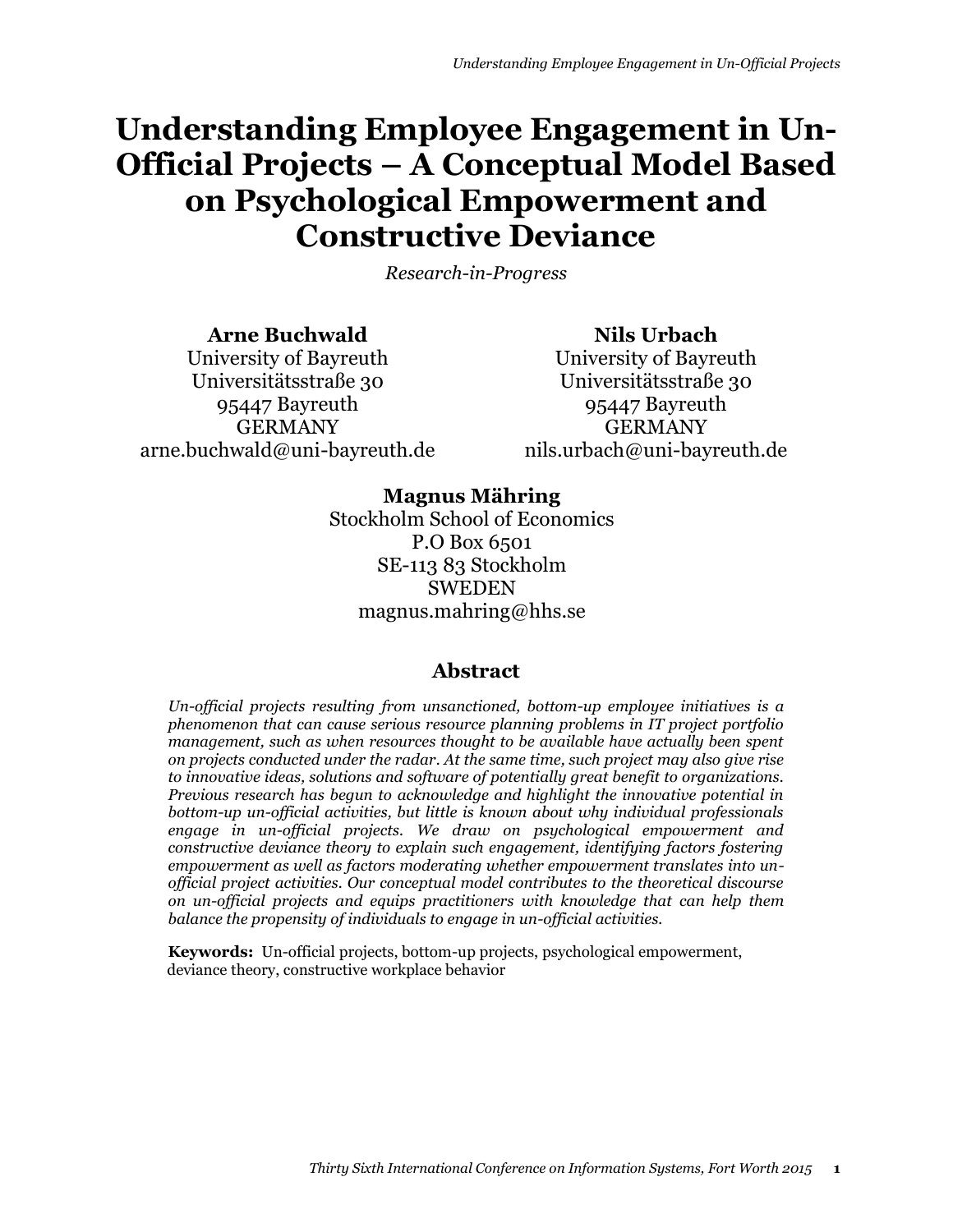# **Introduction**

IT Project portfolio management (PPM) aims at maximizing the return an organization gains from its IT spending (Cubeles-Márquez 2008), determining the best choice of projects in relation to a variety of criteria, and supporting the business strategy with the project portfolio (Cooper et al. 1997). Despite the vast body of literature on how to identify, select, control, and assign resources to projects, among others, resource sharing between different projects remains a major challenge (Martinsuo 2013). When applying and practicing PPM, organizations often face resource-related challenges (Jeffery and Leliveld 2004), which Blichfeldt and Eskerod (2008) find are partly caused by the existence of un-official projects, which compete with official projects for scarce resources. This phenomenon is also present in more advanced PPM organizations (Blichfeldt and Eskerod 2008; Martinsuo 2013). Despite the fact that resources were officially assigned to a project by PPM, some of the resources turn out to be unavailable in daily practice that Blichfeldt and Eskerod (2008) attribute to the existence of various un-official initiatives. Un-official projects "have never been subject to any official evaluation process but do exist, although they are not known to or are included in the project portfolio of a company" (Buchwald and Urbach 2012, p. 2). Even though the general phenomenon of circumventing corporate decision-making structures is wellinvestigated in organizational research (e.g., Cyert and March 1992), there is only little research transferred to the PPM context, using different terms to describe the phenomenon, such as bootlegging activities (e.g., Brazeal 1996; Criscuolo et al. 2014; Egri and Frost 1989), un-enacted projects (e.g., Blichfeldt and Eskerod 2008; Buchwald and Urbach 2012; Buchwald et al. 2014; Mors et al. 2010), underthe-table projects (Loch 2000), or skunk works (e.g., Brazeal 1996; Cooper et al. 2004a).

While the downside of the engagement in un-official projects may include disturbances to regular organizational processes, there is also an upside, since these projects may lead to bottom-up innovation driven by employees (Kesting and Ulhøi 2010; Loch 2000). However, most previous studies looking at the upside of un-official projects only show that bottom-up un-official projects often strengthen organizational innovation (e.g., Cooper et al. 2004a; Cooper et al. 2004b), but do not thoroughly investigate which factors foster the emergence of such un-official projects, i.e., why these un-official projects occur. We argue that while some types of bottom-up un-official projects are rather harmful from an IT governance point of view (e.g., those types which lead to department-internal, separated, and shadow IT (Fürstenau and Rothe 2014)), other types of bottom-up un-official projects (e.g., innovation initiatives) might be desired from an overall corporate point of view. We focus here on bottom-up unofficial projects as a source of innovation and entrepreneurship for organizations (Appelbaum et al. 2007; Galbraith 1983; Galperin 2002; Kanter 1983b), where employees can use their creative potential to improve work routines or develop innovative solutions that may ultimately be profitable to the organization (Galperin 2002). Such individual initiative has been connected to employee empowerment, a psychological state (Spreitzer 2008). However, little is known about the factors that promote employee engagement in such bottom-up un-official projects. To address this gap, we aim at gaining a deeper and more thorough understanding of one important driver of bottom-up un-official projects, namely psychological empowerment, by building on and extending previous work (Buchwald et al. 2014).

#### Specifically, our research question is: *Which factors lead to psychological empowerment and, ultimately, to the employee engagement in bottom-up un-official projects*?

To answer our research question, we derive propositions and develop a conceptual model as a basis for future empirical work. We draw on organizational behavior literature, particularly the deviance framework to bring the current state of research on un-official projects forward. While research on organizational deviance (or workplace deviance) has been conceptualized in a destructive manner for a long time (e.g., individuals who threaten the well-being of an organization and/or cause harm to other employees) (Galperin 2012), recent research also begins to acknowledge the positive consequences of deviating behaviors. Spreitzer and Sonenshein (2004) define positive deviance as "intentional behaviors that depart from the norms of a referent group in honorable ways" (p. 828), i.e., in the best interest of their organizations.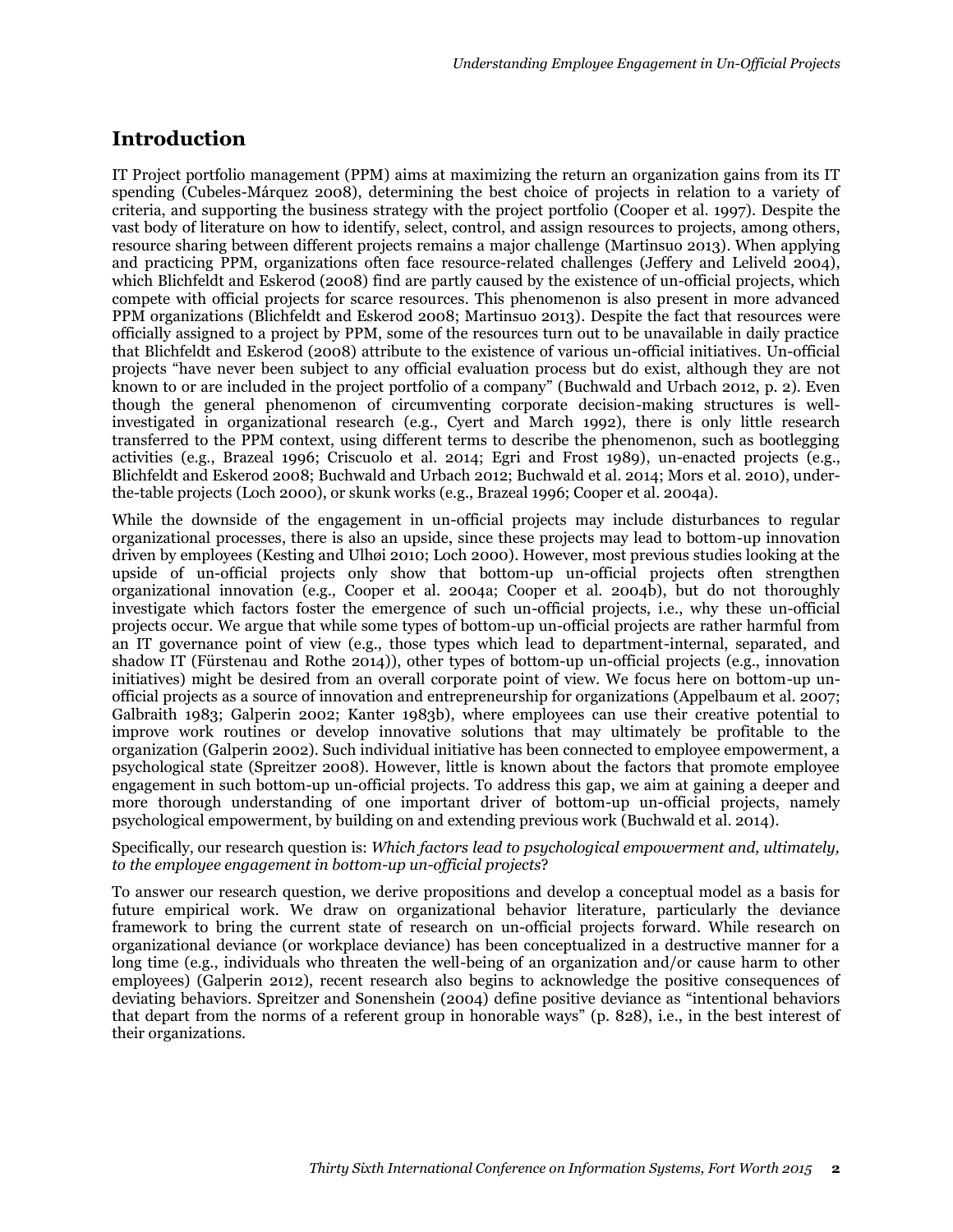# **Theoretical Background**

#### **Empowerment Theory**

We draw on empowerment theory to explain the engagement in un-official projects on the basis of both socio-structural characteristics and leadership support. Already more than thirty years ago, organizational scholars and practitioners ascribed empowerment (and its precursors) a decisive role in improving the performance, stimulating innovative behavior, and fostering the well-being of employees by overcoming traditional structures and by successfully shifting to more participative structures (Conger and Kanungo 1988; Kizilos 1990; Seibert et al. 2011; Spreitzer 1995a; Thomas and Velthouse 1990). The roots of research on empowerment can be traced back to the job characteristics model (Hackman and Oldham 1980) and self-efficacy theory (Bandura 1977; Bandura 1982), which eventually resulted in structural empowerment and psychological empowerment as two distinct conceptualizations of the term (Maynard et al. 2012). Especially early research on empowerment was dominated by the focus on the sociostructural perspective (e.g., Kizilos 1990) that drew on Kanter's seminal works (1977; 1983b). Structural empowerment refers to a set of boundary conditions and policies that ultimately shift decision-making power and responsibility from upper to lower levels of the organizational hierarchy (Liden and Arad 1996; Maynard et al. 2012), giving employees the formal authority to make decisions on issues within their usual realm, without having to involve their supervisors (Spreitzer 2008). Structural empowerment may include, for instance, better access to organizational resources, information, or increased supportive behavior by superiors.

The psychological perspective on empowerment was first proposed by Conger and Kanungo (1988), complementing the socio-structural perspective on empowerment (Seibert et al. 2011). They argued that the prevalent socio-structural perspective on empowerment is not sufficient, but that empowerment research needs to focus on the mechanisms through which the individual employee perceives the empowering socio-structural factors of his work. This stream on the psychological perspective is further advanced by Thomas and Velthouse (1990) on the basis of cognitive motivational theories. Spreitzer (1995b) synthesizes previous research and precisely defines psychological empowerment as "a set of psychological states that are necessary for individuals to feel a sense of control in relation to their work" (Spreitzer 2008, p. 56). The cognition of these psychological states "reflect[s] an active, rather than a passive, orientation to a work role" (Spreitzer 1995b, p. 1444), which she refers to an individual employee who strives to exert influence on his work. In a similar vein, Maynard et al. (2012) summarizes that psychological empowerment "is not an organizational intervention or a dispositional trait but rather a cognitive state achieved when individuals perceive that they are empowered" (p. 1235). Psychological empowerment has been continuously found to be a decisive mediating variable between socio-structural characteristics and behavioral outcomes across different disciplines (Spreitzer 1995a; Spreitzer 2008).

#### **Deviance Framework**

Previous research finds that psychological empowerment may reduce counterproductive work behavior, and calls for expanding empowerment theory by establishing linkages to other organizational theories focusing on individual work behavior (Seibert et al. 2011). Since our research is concerned with workplace behavior that is not approved, may be against corporate policies, yet has the organization's best interest in mind, we use the deviance framework that we link to empowerment theory. Deviant behavior was traditionally seen unequivocally as negative or destructive, but has recently been broadened to also include positive deviant behavior (Galperin 2012). Negative deviance concerns behaviors such as stealing, unauthorized absence from work, or executing transactions that need a third party's approval (Robinson and Bennett 1995).

Supplementing this view of deviance, Dodge (1985) called for a new research stream on positive deviance in that "sociologists are overdue to acknowledge the empirical existence of positive deviance and to incorporate the positive deviance into a broader, more general study of deviance" (p. 17). Positive deviance is defined as "intentional behaviors that depart from the norms of a referent group in honorable ways" (Spreitzer and Sonenshein 2003, p. 209). According to Spreitzer and Sonenshein (2004), three characteristics needs to be fulfilled to assess an employee behavior positive deviant: First, the behavior needs to be intentional and voluntary; second, the behavior needs to divert from behaviors regularly expected of the reference group; and third, the behavior needs to be honorable that the employee pursues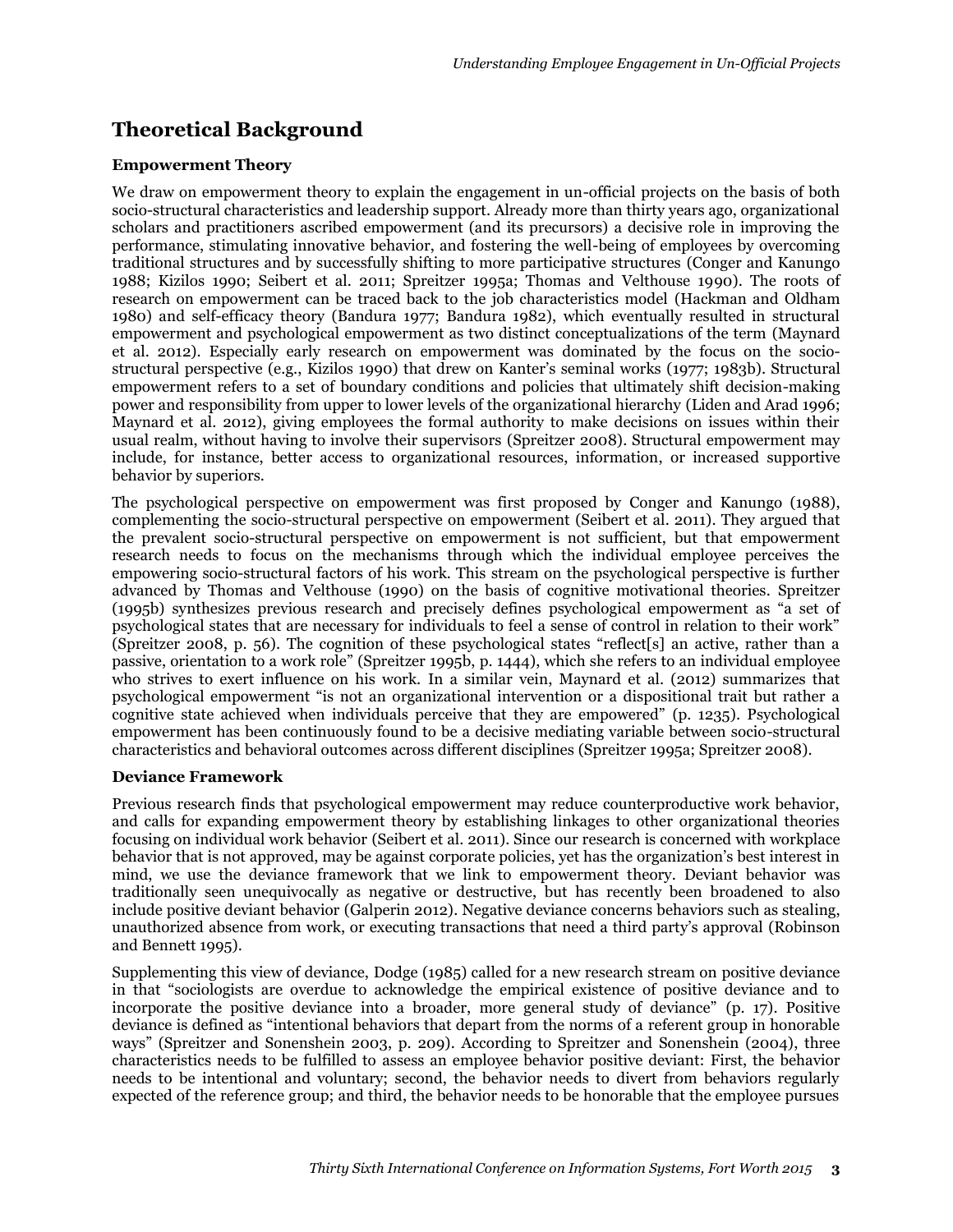with the explicit intention to benefit the organization. Although the employee may bypass or violate policies or regulations of an organization, the employee attempts to facilitate the objectives of the organization (Robbins and Galperin 2010). Since psychological empowerment may help reduce counterproductive work behavior (Seibert et al. 2011), we argue that, vice versa, psychological empowerment may facilitate constructive deviant behavior. Appelbaum et al. (2007) summarize that "organizations have a vested interest in increasing some types of positive deviant workplace behaviors within their walls by empowering their employees" (p. 596), and Galperin and Burke similarly argue that "employees who voluntarily violate the organizational norms may be important sources of innovation and entrepreneurship" (Galperin and Burke 2006, p. 331).

# **Conceptual Development**

Having described empowerment theory and the deviance framework as the theoretical foundations of our work, we now focus on the derivation of propositions to explain the engagement in bottom-up un-official projects. We focus on the individual level, and the unit of analysis is thus the individual employee. Furthermore, drawing on Warren (2003), the reference point against which deviant behavior is compared should be made explicit. The reference point in our study is a manager's perspective as to what is regularly expected and permitted employee behavior. This perspective is distinct from behavioral expectations of other parties, such as peers or customers.

Before we derive and explain all propositions in detail, we briefly introduce the major constituents upfront in this paragraph. We build upon the theoretical models of Spreitzer (1995a; 1995b; 1996) who extensively investigated psychological empowerment, its determinants and consequences, in the workplace. While Spreitzer studied *managerial effectiveness* and *innovative behavior* as behavioral outcomes, we are interested in whether our antecedents, mediated through psychological empowerment and moderated by two organizational proxies, lead individual employees to engage in bottom-up unofficial projects. To conceptualize our dependent variable, we draw upon Galperin (2002) in focusing on the positive aspects of deviant behavior (e.g., Galperin 2002; Robbins and Galperin 2010) and include a specific adaptation, namely *the engagement in bottom-up un-official projects* as the behavioral outcome of interest. In line with previous research, we propose *psychological empowerment* as a mediating variable to the behavioral outcomes. The construct psychological empowerment comprises the four dimensions *meaning*, *competence*, *self-determination*, and *impact*, as discussed above. Furthermore, we propose that the relationship between psychological empowerment and engagement in un-official projects is moderated by two organizational variables: *perceived organizational bureaucratization* and *perceived organizational* complexity. In terms of organizational determinants of psychological empowerment, Spreitzer includes socio-structural characteristics, which comprise access to strategic information, access to resources, role ambiguity, and sociopolitical support. Next to socio-structural antecedents, leadership is often related to psychological empowerment. Thus, we include another factor, *supportive leadership*, as antecedent to psychological empowerment.

### *Engagement in Bottom-Up Un-Official Projects*

The dependent variable in our study is a specific adaptation of constructive deviance, the engagement in bottom-up un-official projects. We draw on the innovation management literature for the definition of this variable: On the basis of West and Farr (1989), Kleysen and Street (2001) define innovative employee behavior as "all individual actions directed at the generation, introduction and or application of beneficial novelty at any organizational level" (p. 285). We adapt this definition, constrain it to the context of the unofficial projects, and thus define our construct, the engagement in bottom-up un-official projects, as the extent to which all intentional individual engagement in un-official projects directed at the generation, introduction and or application of beneficial novelty at any organizational level although such behavior is not part of the job description of the individual employee. In previous research, Buchwald and Urbach (2012) find very different manifestations of bottom-up un-official projects, depending on its objectives and depending on whether the means to achieve the objectives are immediately available to the employees. In an IT organization, for instance, employees developed IT interfaces, whereas employees in a financial services organization could only develop conceptual ideas but lacked access to IT systems. (Buchwald and Urbach 2012)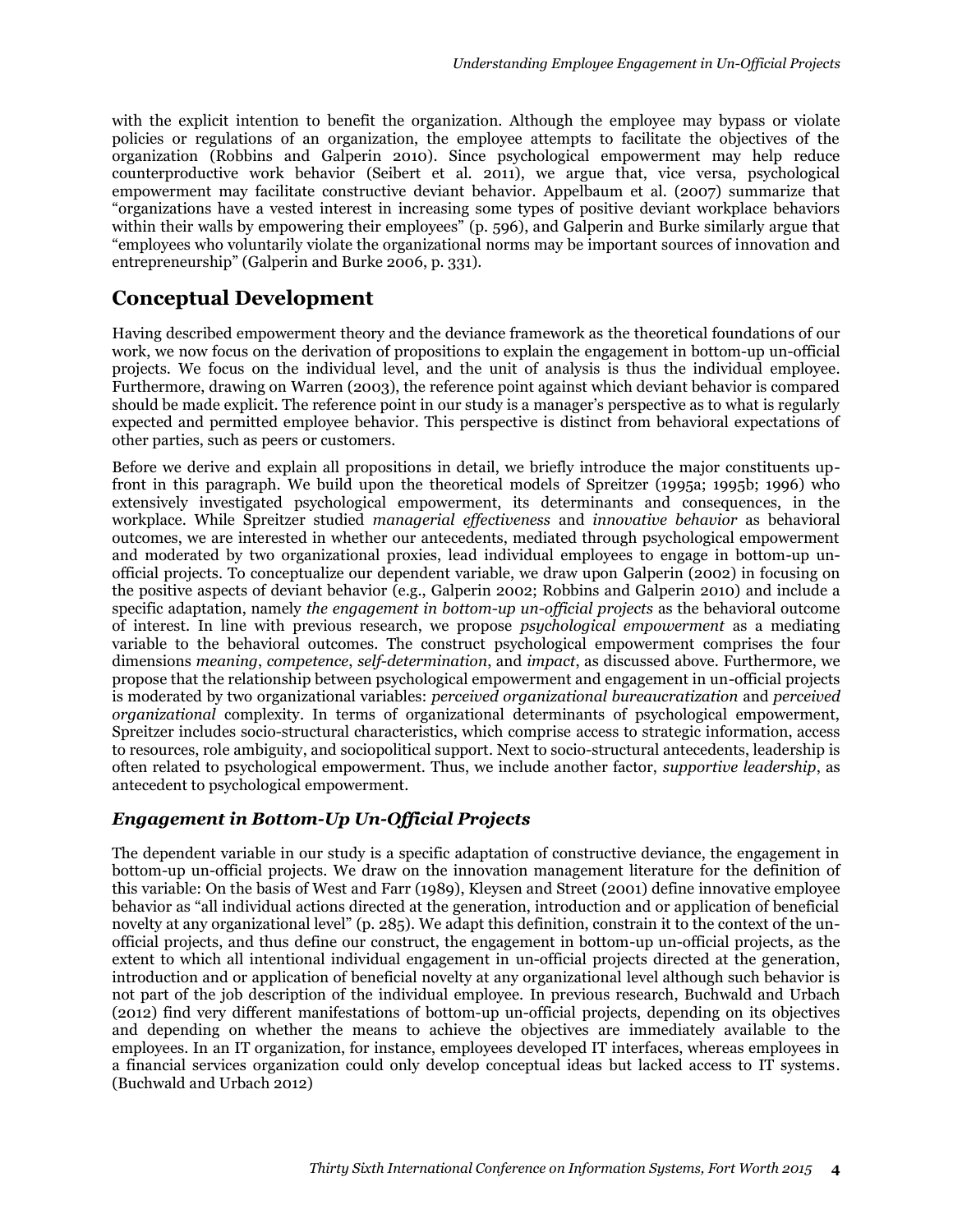### *Psychological Empowerment*

Based on the works of Thomas and Velthouse (1990), Spreitzer (1995a) develops a multidimensional intrapersonal measure of empowerment in the workplace that is used in this study. These four dimensions, namely, *meaning*, *competence*, *self-determination*, and *impact* are fundamental building blocks of psychological empowerment which is why the absence of any of these reduces the power of the measure (Spreitzer 1995b; Thomas and Velthouse 1990). The four-dimensional measure of psychological empowerment receives strong support (Seibert et al. 2011) across different disciplines (Spreitzer 2008) and countries (Maynard et al. 2012) and is found to be used by all, except for one, individual-level psychological empowerment studies (see review, Maynard et al. 2012).

#### **Meaning**

Meaning refers to "the value of the task goal or purpose, judged in relation to the individual's own ideals or standards" (Thomas and Velthouse 1990, p. 672). In other words, it assesses whether there is a fit between the individual's work role and the individual's intrinsic motivation for it. Thomas and Velthouse (1990) further summarize that individuals who cannot relate meaning to their work roles become apathetic and detached. In turn, they describe that individuals who relate a high meaning to their work roles are more committed to and involved in them.

#### **Competence**

Competence, or self-efficacy (Bandura 1977) that is specifically directed to an individual employee's work role (Spreitzer 1995a), refers to "one's belief in one's capability to perform a specific task" (Gist 1987, p. 472). The higher the individual employee's perceived self-efficacy, the higher the individual employee's objectives and the higher the individual employee's dedication to achieve the set objectives (Bandura 1989). Furthermore, Bandura (1989) summarizes that challenging objectives also lead to increases in motivation as well as in performance.

#### **Self-Determination**

Self-Determination refers to the individual's experience of a "sense of choice in initiating and regulating one's own actions" (Deci et al. 1989, p. 580) in the work role. In other words, it describes the extent as to whether the individual employee has the choice to engage in certain work behaviors (Spreitzer 1995b). Previous research shows that self-determination is built upon the three factors (1) support for autonomy, (2) non-controlling positive feedback, and (3) acknowledging the other's perspective (Deci et al. 1989).

#### **Impact**

Impact refers to whether "the individual has input into or influence over strategic, administrative, and operating decisions" (Ashforth 1989, pp. 207-208). While self-determination indicates as to whether the individual employee has control over his work, impact relates to whether the individual has control over his organizational unit (Spreitzer 1995a). In other words, the impact dimension describes whether the individual employee feels able to exert influence on his organizational unit in his desired way.

Summarizing, in a recent meta-analytic study, Seibert et al. (2011) only finds weak support for the discriminant validity between the four dimensions of the psychological empowerment measure which is why they conclude that the unitary construct comprising the four dimensions should be used in studies on empowerment. Peterson (2002) summarizes that "deviant behavior may be best predicted based on a combination of personality variables and the nature of the workplace situation" (p.  $\overline{49}$ ), i.e., psychological empowerment and perceived organizational-level constraints. Psychological empowerment, essentially, "involves increased individual motivation at work through the delegation of authority to the lowest level in an organization where a competent decision can be made" (Seibert et al. 2004, p. 332) and "likely enhances performance because people go above and beyond the call of duty and are more influential and innovative in their work" (Spreitzer 2008, p. 62).

An individual's perception of psychological empowerment (higher levels of meaning, competence, selfdetermination, and impact) will lead to employees who take more decisions within their usual realms compared to non-empowered employees who rather refer such decisions to their supervisors. Despite any level of psychological empowerment, however, an employee's work role has a certain position within the overall organizational structure, i.e., certain decisions are beyond the scope of a psychologically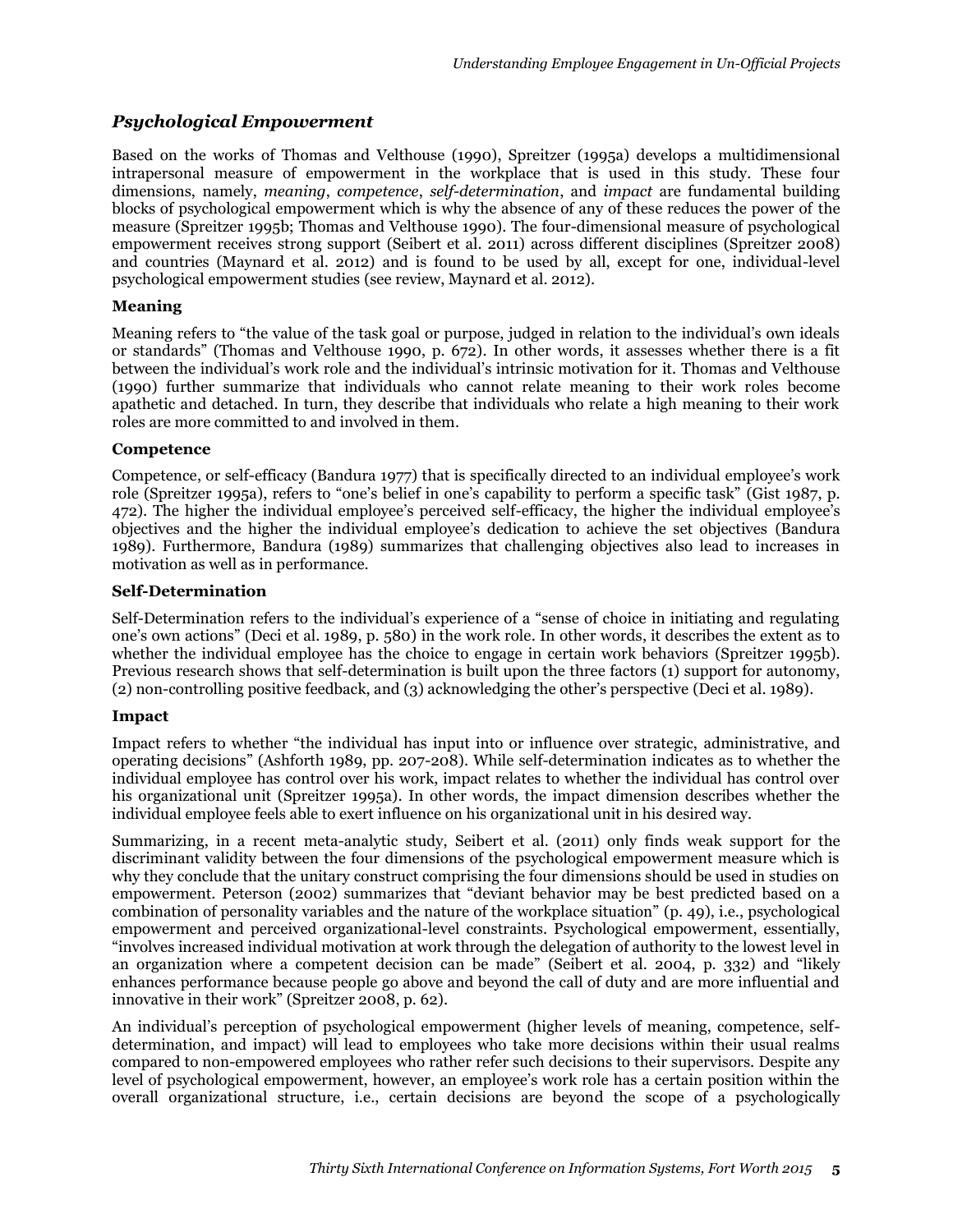empowered employee. In case the innovative idea exceeds the decision-making authority of a psychologically empowered employee such that a decision would actually need to be referred to a supervisor (not even necessarily the individual's supervisor if the innovative idea falls into the decisionmaking authority of some other organizational unit), the individual may opt for the means of an unofficial project to achieve the objectives before an official evaluation (e.g., by a supervisor) takes place. We argue that individual employees who, on the one hand, feel psychologically empowered in their regular work roles, but who, on the other hand, realize that the scope of the innovative idea is not encompassed in the psychologically empowered employee's room for maneuver but is beyond its scope, may start to explore their ideas in un-official initiatives. Thus, we propose:

*P1: A higher level of psychological empowerment leads to a higher level of engagement in un-official projects.*

#### *Socio-Structural Antecedents*

#### *Access to Strategic Information*

Drawing on Kanter (1986), access to strategic information is defined as the degree to which "information about organization and work unit strategy and performance" is available to members of an organization (Spreitzer 1995a, p. 607). Examples of strategic information that may be shared with employees are details on the performance of an employee's business unit, data on an organization's strategic goals and its long-term mission, as well as data on the competitive environment (Spreitzer 1995a; Spreitzer 1995b). These information increase employees' perceived level of psychological empowerment because these information help them understand in which direction the organization heads and thus equip them with the necessary means to act proactively (Kanter 1983a; Lawler 1992; Spreitzer 1995b). Several previous works (e.g., Galperin 2002; Kanter 1983b; Spreitzer 1995b) show that employees develop innovative thoughts in organizations which openly share strategic information with its employees. In contrast, Kouzes and Posner (1987) outline that employees who perceive a lack of information do not show particular efforts to use their creative potential for their organizations. Overall, we argue that access to information increases an employee's feeling of psychological empowerment and helps an employee to identify relevant organizational issues. Thus:

*P2: A higher level of access to strategic information leads to a higher level of psychological empowerment.*

#### *Access to Resources*

Access to resources is defined as the degree to which there are "multiple sources of loosely committed funds at local levels [...] to find the money, the staff, the materials, or the space to proceed with an entrepreneurial idea" (Kanter 1983a, p. 169). Such access to resources helps employees to accomplish their work goals because it eases the daily job routines (Kanter 1977; Spreitzer 1995a) and creates a sense of self-determination in their work roles (Spreitzer 1995a; Zimmerman 1995). Overall, we posit that access to resources increases employees' sense of control over their work roles and thus propose:

*P3: A higher level of access to resources leads to a higher level of psychological empowerment.*

#### *Role Ambiguity*

Based on the work of Kahn et al. (1964), role ambiguity is defined as "(1) the predictability of the outcome or responses to one's behavior […], and (2) the existence of clarity of behavioral requirements […] which would serve to guide behavior and provide knowledge that the behavior is appropriate" (Rizzo et al. 1970, pp. 155-156). In case the individual is not aware of the specific tasks and responsibilities of the job role, "[role] ambiguity should increase the probability that a person will be dissatisfied with his role, will experience anxiety, will distort reality, and will thus perform less effectively" (Rizzo et al. 1970, p. 151). More precisely, role ambiguity is found to be connected to negatively valued conditions, which include tension, low satisfaction, and low job involvement (Jackson and Schuler 1985; Schuler et al. 1977). In turn, individual employees may only perceive psychological empowerment if they can relate to the objectives of their work and if they understand how their individual work role relates to the larger organizational context (Spreitzer 1995a). We conclude:

*P4: A higher level of role ambiguity leads to a lower level of psychological empowerment.*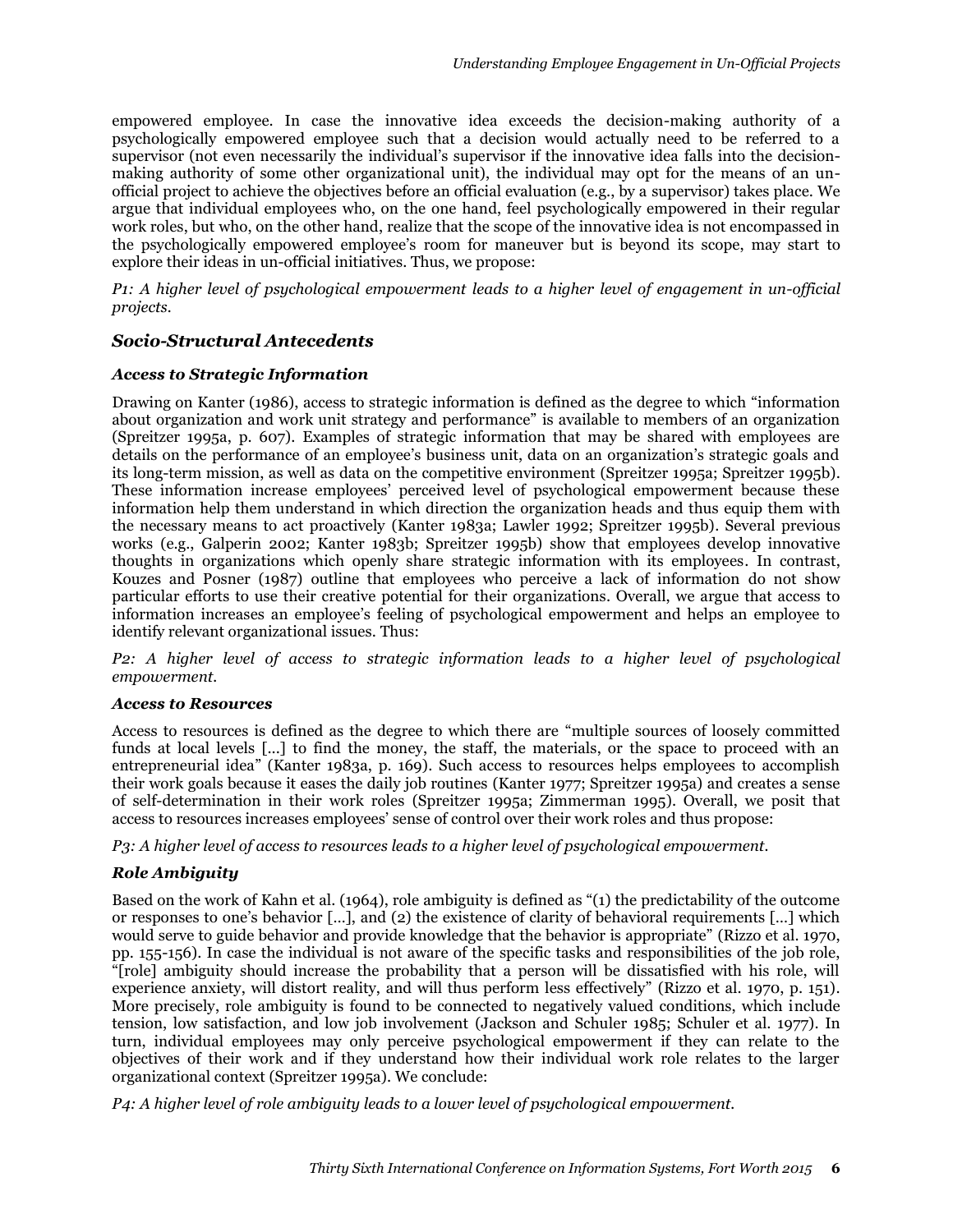#### *Sociopolitical Support*

Based on Kanter (1983b), sociopolitical support is defined as the degree to which employees receive "endorsement, approval, and legitimacy from various organizational constituencies and is typically gained from membership in organizational political networks" (Spreitzer 1995a, p. 608). Such organizational networks help employees to establish connections with important organizational constituents and ultimately supports employees to work efficiently (Spreitzer 1995a; Spreitzer 1996). Furthermore, the membership in different social networks helps employees form or extend relationships to other members and increase their influence eventually (Bahrami 1992; Kanter 1983b). Members of social networks may be direct peers, subordinates, or other coworkers. Overall, we argue that sociopolitical support increases an individual's perception of psychological empowerment which is why we propose:

*P5: A higher level of socio-political support leads to a higher level of psychological empowerment.*

### *Leadership Antecedents*

#### *Supportive Leadership*

Supportive leadership is defined as the degree to which "leader behavior can be characterized as friendly and approachable, and considerate of the needs of subordinates" (Bearden et al. 2011, p. 528). Examples for supportive leadership behavior may include a leader's curiosity about the subordinates, a leader's responsiveness to facilitate the fast resolution of subordinate's issues, or a leader's personal ties with subordinates. The leader has a strong influence on subordinates because "the leader, functioning as an agent of reinforcement and punishment, can influence subordinate behavior through the control of positive and negative stimuli" (Ashour and Johns 1983, pp. 603-604). The relationship between a leader and a subordinate employee can be explained by drawing on the leader-member exchange (LMX) theory (Dansereau Jr et al. 1975). Those subordinates with whom the leader has high-quality exchanges enjoy more leeway, more reciprocal influence, and more appreciation, among others (Graen and Uhl-Bien 1995; Schriesheim et al. 1999). Concluding, we propose:

*P6: A higher level of supportive leadership leads to a higher level of psychological empowerment.*

#### *Moderators*

In this section, we explain the two moderating variables of our model. In their meta-analytic study on psychological empowerment, Seibert et al. (2011) conclude that "there is evidence that additional moderators may operate for virtually all of the relationships observed in our study" (p. 996). In a previous study on un-official projects, Buchwald and Urbach (2012) stress the importance of organizational constraints as influencing variables of the occurrence of un-official projects. Related to the behavioral outcome of our study, the engagement in bottom-up un-official projects, we thus propose *Perceived organizational bureaucratization* and *Perceived organizational complexity* as variables moderating the relationship between psychological empowerment and the engagement in bottom-up un-official projects. While these organizational constraints could possibly serve as negatively-related antecedents to psychological empowerment, we are specifically interested in the extent to which these organizational constraints influence such behavior of psychologically empowered employees. We argue that employees who perceive to be psychologically empowered in their regular work roles but who experience organizational constraints in terms of bureaucracy or complexity, may deviate, in particular, from official processes.

#### *Perceived organizational bureaucratization*

Based on the work of John (1984), Moorman et al. (1993) define *perceived organizational bureaucratization* as "the degree to which a user views his or her organization as managed primarily through formalized relationships and a centralized authority" (p. 85). The construct thus comprises two core components, the degree of formalization and the degree of centralization of decision making in an organization. Formalization is defined as the extent to which "rules define roles, authority relations, communications, norms and sanctions, and procedures" (Deshpande and Zaltman 1982, p. 18). In previous research, the relationship between structural characteristics and innovation is investigated and formalization, among others, is found to impede innovation (Arad et al. 1997). Centralization of decisionmaking is defined as the extent to which "power is distributed among social positions" (Hage and Aiken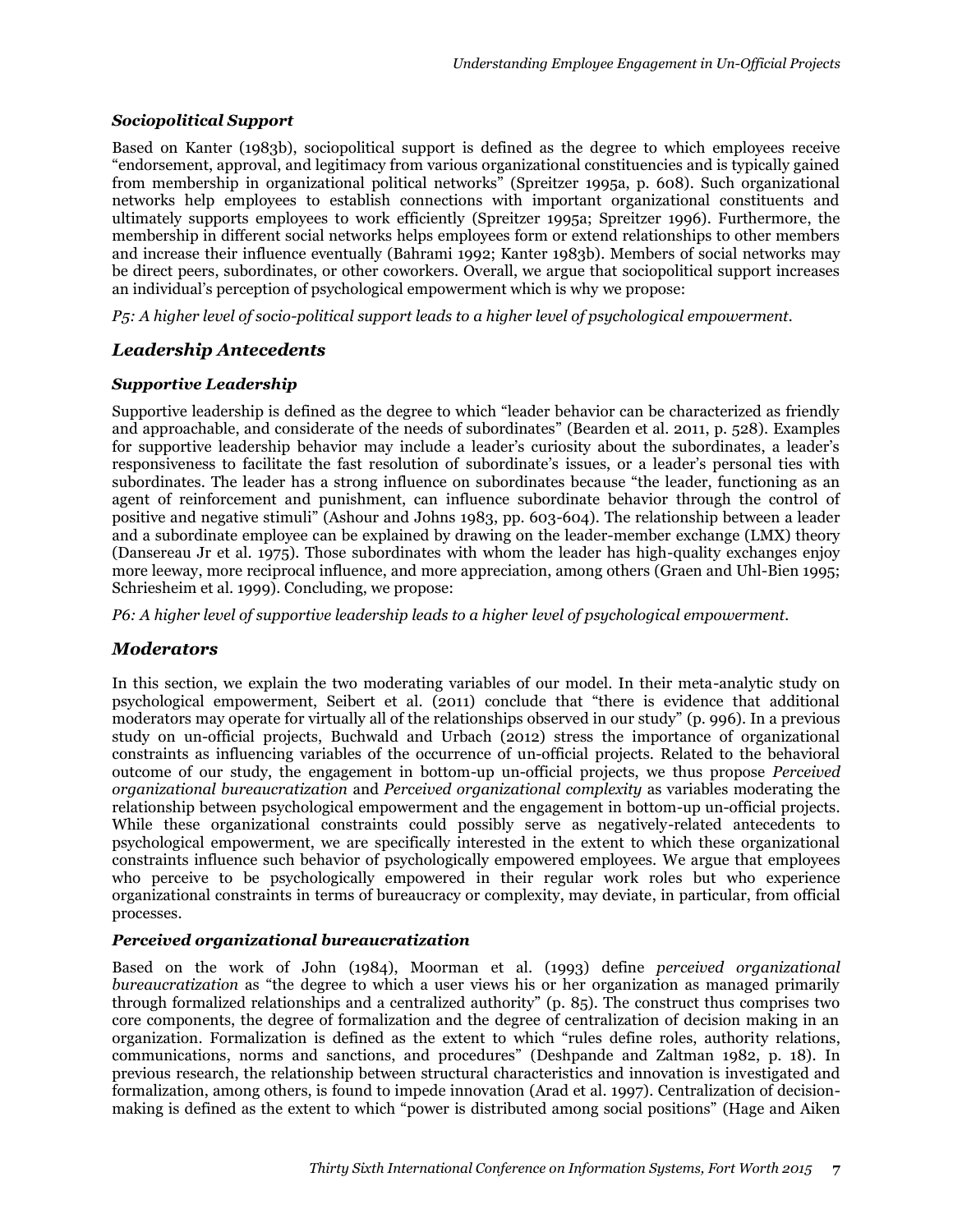1967, p. 77), which refers to an organization's locus of authority (Damanpour 1991). Analyzing organizational structures, Thompson (1965) reveals that centralized decision making both inhibits creativity and finally precludes innovation. While psychological empowerment has frequently been shown to be positively related to various types of extra-role performance (e.g., Alge et al. 2006), we argue that psychologically empowered employees who perceive a high degree of organizational bureaucratization not stifle their constructive behaviors, but rather decide to bypass the perceived official bureaucratic processes and pursue their ideas as un-official projects.

*P7: A higher level of Perceived organizational bureaucratization increases the strength of the relationship between psychological empowerment and the engagement in bottom-up un-official projects.*

### *Perceived organizational complexity*

*Perceived organizational complexity* is defined as the degree to which an employee perceives "structural differentiation within a social system" (Price and Mueller 1972, p. 70), such as an organization. These authors further summarize that "a highly complex organization […] is characterized by many levels of authority, a large number of occupational roles, and many subunits (divisions and departments)" (p. 70), while the degree of complexity often varies between different functional areas of an organization (Hall 1977). Most organizations are complex in some respect, particularly large organizations as size and complexity are related (Hall 1977). Furthermore, Hall (1977) stresses that higher levels of complexity lead to more problems in terms of coordination and control. The behavior of complex organizational systems is unexpected and difficult to be anticipated because of the nonlinear interaction and feedback loops in the systems' parts (Anderson 1999; Daft and Lewin 1990). Wherever possible, employees in organizations reduce complexity by eliminating what they perceive to be unnecessary or negligible (Anderson 1999). We posit that psychologically empowered employees who perceive their organizational system to be complex circumvent official processes if these seem to be unnecessary or negligible to the employees. We conclude:

*P8: A higher level of Perceived organizational complexity increases the strength of the relationship between psychological empowerment and the engagement in bottom-up un-official projects.*



### *Model*

# **Outlook and Future Research**

In this study, we set out to develop a conceptual model that aims at explaining the engagement in bottomup un-official projects. While previous literature called for more un-official projects to foster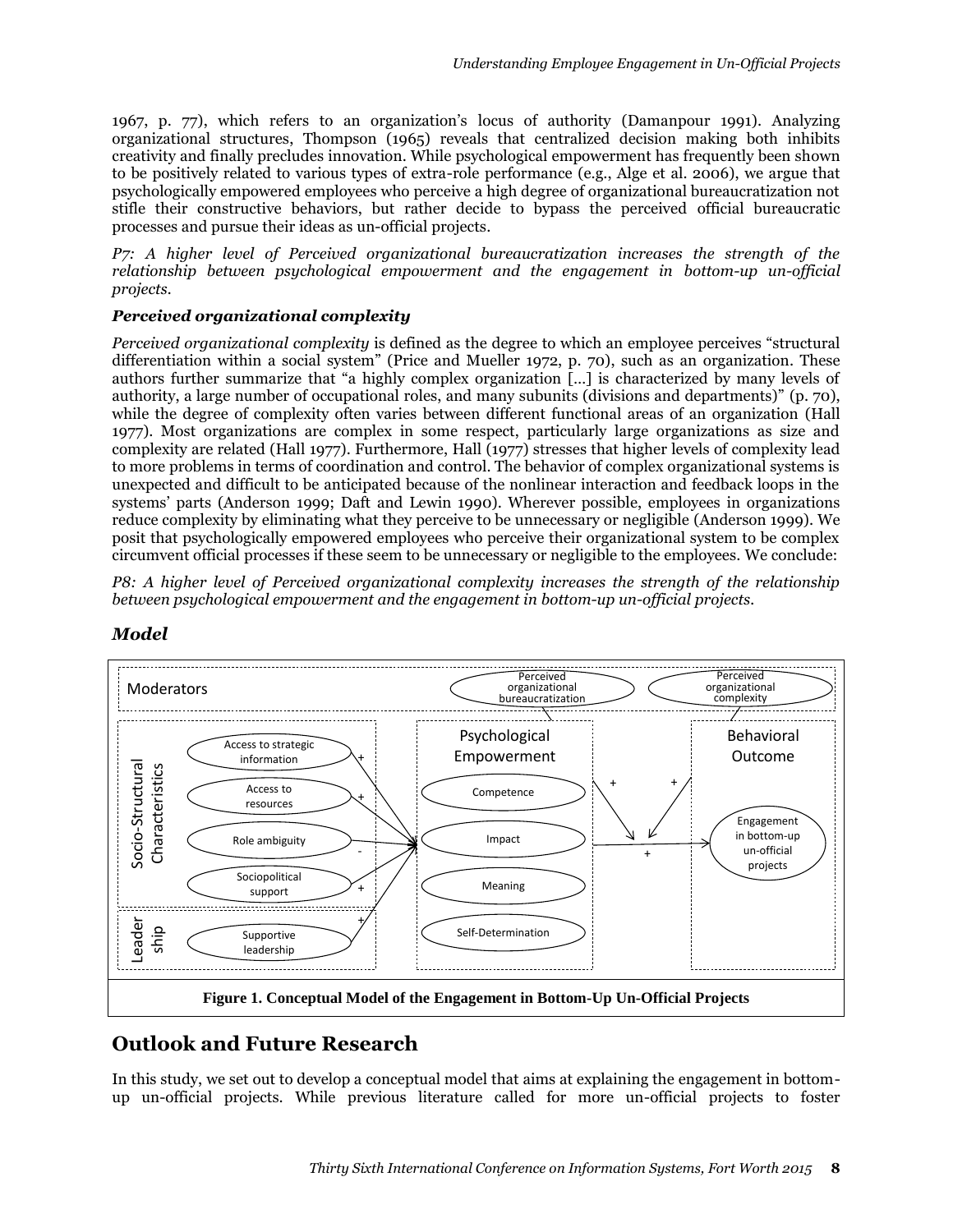organizational innovation or briefly described the existence of un-official projects (Blichfeldt and Eskerod 2008), this study puts forth a deductively derived conceptual model by drawing on psychological empowerment and workplace deviance as the theoretical frameworks. Particularly, we draw on the notion of constructive deviance to explain the engagement in innovative bottom-up un-official projects as the behavioral outcome of psychological empowerment. While we clearly acknowledge that not all bottom-up un-official projects can be subsumed as constructive deviance from an organization's point of view, some of them are a key source of innovation and entrepreneurship and are thus important to organizations (Galperin 2012). In terms of the future research process, the next steps entail the development of a measurement model and a survey instrument, before empirical data can be collected and analyzed using partial least squares structural equation modeling (Urbach and Ahlemann 2010). Previous research already suggested measurement items for the majority of constructs in our model (e.g., Spreitzer 1995b; Spreitzer 1996; Wayne et al. 1997), all of which will ease the subsequent empirical validation of our model.

The first limitation of our study is that, so far, it only entails a conceptual model; while the model is theoretically derived, the validation remains. Second, our model focuses primarily on one group of antecedents to psychological empowerment and only includes two perceived organizational constraints as moderating variables. Future research may consider extending our model to incorporate (1) other antecedents of psychological empowerment and (2) other moderators to the engagement in bottom-up un-official projects. Third, while our model proposes antecedents of the engagement in bottom-up unofficial projects on theoretical accounts, it does not distinguish between "good" and "bad" bottom-up unofficial projects. To tackle this limitation, we suggest further focused research on the nature of bottom-up un-official projects as soon as its determinants will be known.

Keeping the limitations of the study in mind, our results contribute to both theory and practice. First, our theoretically-derived conceptual model paves the way for future empirical analysis of bottom-up unofficial projects. Such empirical validation may consider and capture different natures of bottom-up unofficial projects (e.g., IT software-related, process-related, function-related). Second, our results advanced the theoretical discourse on the concept of un-official projects, and third, by relying on psychological empowerment and constructive deviance as theoretical lenses, our study is one of the first that applies these reference theories to the field of information systems in general, and more particular to the domain of IT project portfolio management. From our point of view, psychological empowerment and organizational deviance, with a positive and negative notion, seem to be promising perspectives to explain similar phenomena or other IT governance-related issues. From a practical point of view, we expect our model after a thorough empirical evaluation to be a beneficial instrument to evaluate and predict bottomup innovative project employee behavior. Having identified the primary levers (psychological empowerment, perceived organizational bureaucratization, and perceived organizational complexity) for the employee engagement in such un-official projects, responsible practitioners, subsequent to an empirical validation, will know (1) whether and to which extent psychological empowerment of employees results in more employee engagement in bottom-up un-official projects, (2) whether and to which extent organizational constraints further increase employee engagement in bottom-up un-official projects, and (3) to which extent each of the socio-structural conditions stimulates a sense of psychological empowerment in employees.

# **References**

- Alge, B.J., Ballinger, G.A., Tangirala, S., and Oakley, J.L. 2006. "Information Privacy in Organizations: Empowering Creative and Extrarole Performance," *Journal of Applied Psychology* (91:1), pp. 221- 232.
- Anderson, P. 1999. "Perspective: Complexity Theory and Organization Science," *Organization Science* (10:3), pp. 216-232.
- Appelbaum, S.H., Iaconi, G.D., and Matousek, A. 2007. "Positive and Negative Deviant Workplace Behaviors: Causes, Impacts, and Solutions," *Corporate Governance* (7:5), pp. 586-598.
- Arad, S., Hanson, M.A., and Schneider, R.J. 1997. "A Framework for the Study of Relationships between Organizational Characteristics and Organizational Innovation," *The Journal of Creative Behavior*  $(31:1)$ , pp. 42-58.
- Ashforth, B.E. 1989. "The Experience of Powerlessness in Organizations," *Organizational Behavior and Human Decision Processes* (43:2), pp. 207-242.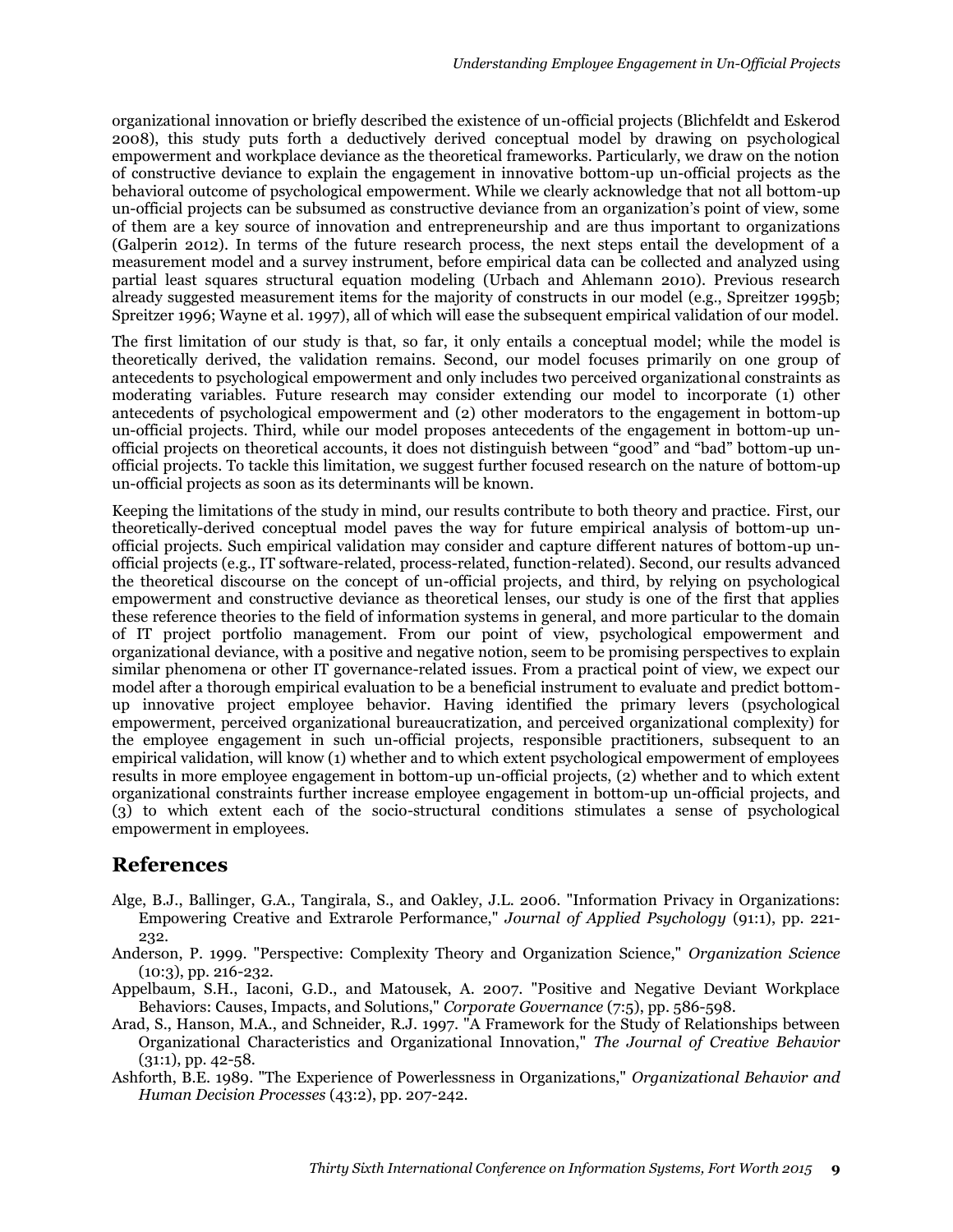- Ashour, A.S., and Johns, G. 1983. "Leader Influence through Operant Principles: A Theoretical and Methodological Framework," *Human Relations* (36:7), pp. 603-626.
- Bahrami, H. 1992. "The Emerging Flexible Organization: Perspectives from Silicon Valley," *California Management Review* (34:4), pp. 33-52.
- Bandura, A. 1977. "Self-Efficacy: Toward a Unifying Theory of Behavioral Change," *Psychological review* (84:2), pp. 191-215.
- Bandura, A. 1982. "Self-Efficacy Mechanism in Human Agency," *American psychologist* (37:2), pp. 122- 147.
- Bandura, A. 1989. "Human Agency in Social Cognitive Theory," *American psychologist* (44:9), pp. 1175- 1184.
- Bearden, W., Netemeyer, R., and Haws, K. 2011. *Handbook of Marketing Scales: Multi-Item Measures for Marketing and Consumer Behavior Research*. Thousand Oaks, Calif: SAGE.
- Blichfeldt, B.S., and Eskerod, P. 2008. "Project Portfolio Management There's More to It Than What Management Enacts," *International Journal of Project Management* (26:4), pp. 357-365.
- Brazeal, D.V. 1996. "Managing an Entrepreneurial Organizational Environment: A Discriminant Analysis of Organizational and Individual Differences between Autonomous Unit Managers and Department Managers," *Journal of Business Research* (35:1), pp. 55-67.
- Buchwald, A., and Urbach, N. 2012. "Exploring the Role of Un-Enacted Projects in It Project Portfolio Management," in: *33rd International Conference on Information Systems (ICIS)*. Orlando, USA.
- Buchwald, A., Urbach, N., and Ahlemann, F. 2014. "Understanding the Organizational Antecedents of Bottom-up Un-Enacted Projects - Towards a Conceptual Model Based on Deviance Theory," in: *22nd European Conference on Information Systems (ECIS)*. Tel Aviv, Israel.
- Conger, J.A., and Kanungo, R.N. 1988. "The Empowerment Process: Integrating Theory and Practice," *The Academy of Management Review* (13:3), pp. 471-482.
- Cooper, R.G., Edgett, S.J., and Kleinschmidt, E.J. 1997. "Portfolio Management in New Product Development - Lessons from the Leaders I," *Research-Technology Management* (40:5).
- Cooper, R.G., Edgett, S.J., and Kleinschmidt, E.J. 2004a. "Benchmarking Best Npd Practices I," *Research-Technology Management* (47:1), pp. 31-43.
- Cooper, R.G., Edgett, S.J., and Kleinschmidt, E.J. 2004b. "Benchmarking Best Npd Practices Ii," *Research-Technology Management* (47:3), pp. 50-59.
- Criscuolo, P., Salter, A., and Ter Wal, A.L.J. 2014. "Going Underground: Bootlegging and Individual Innovative Performance," *Organization Science* (25:5), pp. 1287-1305.
- Cubeles-Márquez, A. 2008. "It Project Portfolio Management the Strategic Vision of It Projects," *European Journal for the Informatics Professional* (9:1), pp. 31-36.
- Cyert, R., and March, J. 1992. *A Behavioral Theory of the Firm*, (2 ed.). Cambridge, Mass., USA: Blackwell Business.
- Daft, R.L., and Lewin, A.Y. 1990. "Can Organization Studies Begin to Break out of the Normal Science Straitjacket? An Editorial Essay," *Organization Science* (1:1), pp. 1-9.
- Damanpour, F. 1991. "Organizational Innovation: A Meta-Analysis of Effects of Determinants and Moderators," *The Academy of Management Journal* (34:3), pp. 555-590.
- Dansereau Jr, F., Graen, G., and Haga, W.J. 1975. "A Vertical Dyad Linkage Approach to Leadership within Formal Organizations: A Longitudinal Investigation of the Role Making Process," *Organizational Behavior and Human Performance* (13:1), pp. 46-78.
- Deci, E.L., Connell, J.P., and Ryan, R.M. 1989. "Self-Determination in a Work Organization," *Journal of Applied Psychology* (74:4), pp. 580-590.
- Deshpande, R., and Zaltman, G. 1982. "Factors Affecting the Use of Market Research Information: A Path Analysis," *Journal of Marketing Research* (19:1), pp. 14-31.
- Dodge, D.L. 1985. "The over‐Negativized Conceptualization of Deviance: A Programmatic Exploration," *Deviant Behavior* (6:1), pp. 17-37.
- Egri, C.P., and Frost, P.J. 1989. "Threats to Innovation; Roadblocks to Implementation: The Politics of the Productive Process," in *Operational Research and the Social Sciences,* M.C. Jackson, P. Keys and S.A. Cropper (eds.). Springer US, pp. 585-590.
- Fürstenau, D., and Rothe, H. 2014. "Shadow It Systems: Discerning the Good and the Evil," in: *22nd European Conference on Information Systems (ECIS 2014)*. Tel Aviv, Israel.
- Galbraith, J.R. 1983. "Designing the Innovating Organization," *Organizational dynamics* (10:3), pp. 5-25.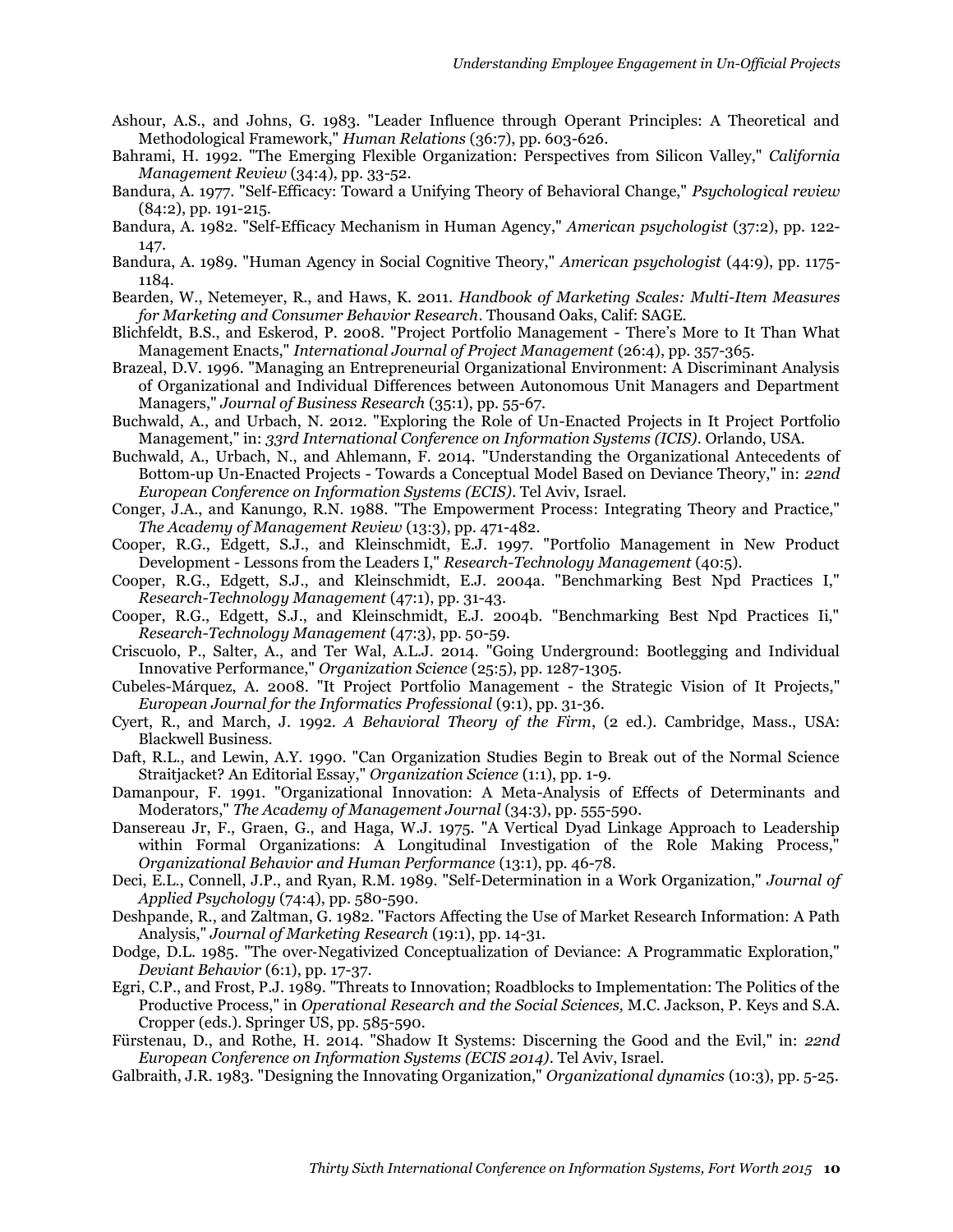- Galperin, B.L. 2002. "Determinants of Deviance in the Workplace: An Empirical Examination in Canada and Mexico," in: *John Molson School of Business*. Concordia University, Canada.
- Galperin, B.L. 2012. "Exploring the Nomological Network of Workplace Deviance: Developing and Validating a Measure of Constructive Deviance," *Journal of Applied Social Psychology* (42:12), pp. 2988-3025.
- Galperin, B.L., and Burke, R.J. 2006. "Uncovering the Relationship between Workaholism and Workplace Destructive and Constructive Deviance: An Exploratory Study," *The International Journal of Human Resource Management* (17:2), pp. 331-347.
- Gist, M.E. 1987. "Self-Efficacy: Implications for Organizational Behavior and Human Resource Management," *The Academy of Management Review* (12:3), pp. 472-485.
- Graen, G.B., and Uhl-Bien, M. 1995. "Relationship-Based Approach to Leadership: Development of Leader-Member Exchange (Lmx) Theory of Leadership over 25 Years: Applying a Multi-Level Multi-Domain Perspective," *The Leadership Quarterly* (6:2), pp. 219-247.

Hackman, J.R., and Oldham, G.R. 1980. *Work Redesign*. Reading, MA, USA: Addison-Wesley.

Hage, J., and Aiken, M. 1967. "Relationship of Centralization to Other Structural Properties," *Administrative Science Quarterly* (12:1), pp. 72-92.

Hall, R.H. 1977. *Organizations: Structure and Process*. Englewood Cliffs, USA: Prentice-Hall.

- Jackson, S.E., and Schuler, R.S. 1985. "A Meta-Analysis and Conceptual Critique of Research on Role Ambiguity and Role Conflict in Work Settings," *Organizational Behavior and Human Decision Processes* (36:1), pp. 16-78.
- Jeffery, M., and Leliveld, I. 2004. "Best Practices in It Portfolio Management," *MIT Sloan Management Review* (45:3), pp. 41-49.
- John, G. 1984. "An Empirical Investigation of Some Antecedents of Opportunism in a Marketing Channel," *Journal of Marketing Research* (21:3), pp. 278-289.
- Kahn, R.L., Wolfe, D.M., Quinn, R.P., Snoek, J.D., and Rosenthal, R.A. 1964. *Organizational Stress*. New York, USA: Wiley.
- Kanter, R. 1977. *Men and Women of the Corporation*. New York, USA: Basic Books.
- Kanter, R. 1983a. *The Change Masters*. New York, USA: Simon and Schuster.
- Kanter, R. 1983b. "When a Thousand Flowers Bloom: Structural, Collective, and Social Conditions for Innovation in Organizations," *Research in organizational behavior* (10), pp. 169-211.
- Kanter, R. 1986. "Empowering People to Act on Ideas," *Executive Excellence* (2), pp. 5-6.
- Kesting, P., and Ulhøi, J.P. 2010. "Employee-Driven Innovation: Extending the License to Foster Innovation," *Management Decision* (48:1), pp. 65-84.
- Kizilos, P. 1990. "Crazy About Empowerment?," *Training* (27:12), pp. 47-56.
- Kleysen, R.F., and Street, C.T. 2001. "Toward a Multi‐Dimensional Measure of Individual Innovative Behavior," *Journal of Intellectual Capital* (2:3), pp. 284-296.

Kouzes, J.M., and Posner, B.Z. 1987. *The Leadership Challenge*. San Francisco: Jossey-Bass.

- Lawler, E.E. 1992. *The Ultimate Advantage: Creating the High Involvement Organization*. San Francisco: Jossey-Bass.
- Liden, R.C., and Arad, S. 1996. "A Power Perspective of Empowerment and Work Groups: Implications for Human Resources Management Research," *Research in personnel and human resources management (HRM)* (14), pp. 205-251.
- Loch, C. 2000. "Tailoring Product Development to Strategy: Case of a European Technology Manufacturer," *European Management Journal* (18:3), pp. 246-258.
- Martinsuo, M. 2013. "Project Portfolio Management in Practice and in Context," *International Journal of Project Management* (31:6), pp. 794-803.
- Maynard, M.T., Gilson, L.L., and Mathieu, J.E. 2012. "Empowerment Fad or Fab? A Multilevel Review of the Past Two Decades of Research," *Journal of Management* (38:4), pp. 1231-1281.
- Moorman, C., Deshpandé, R., and Zaltman, G. 1993. "Factors Affecting Trust in Market Research Relationships," *Journal of Marketing* (57:1), pp. 81-101.
- Mors, M., Drost, R., and Harmsen, F. 2010. "Project Portfolio Management in Practice," in *Practice-Driven Research on Enterprise Transformation,* F. Harmsen, E. Proper, F. Schalkwijk, J. Barjis and S. Overbeek (eds.). Berlin Heidelberg: Springer, pp. 107-126.
- Peterson, D.K. 2002. "Deviant Workplace Behavior and the Organization's Ethical Climate," *Journal of Business and Psychology* (17:1), pp. 47-61.